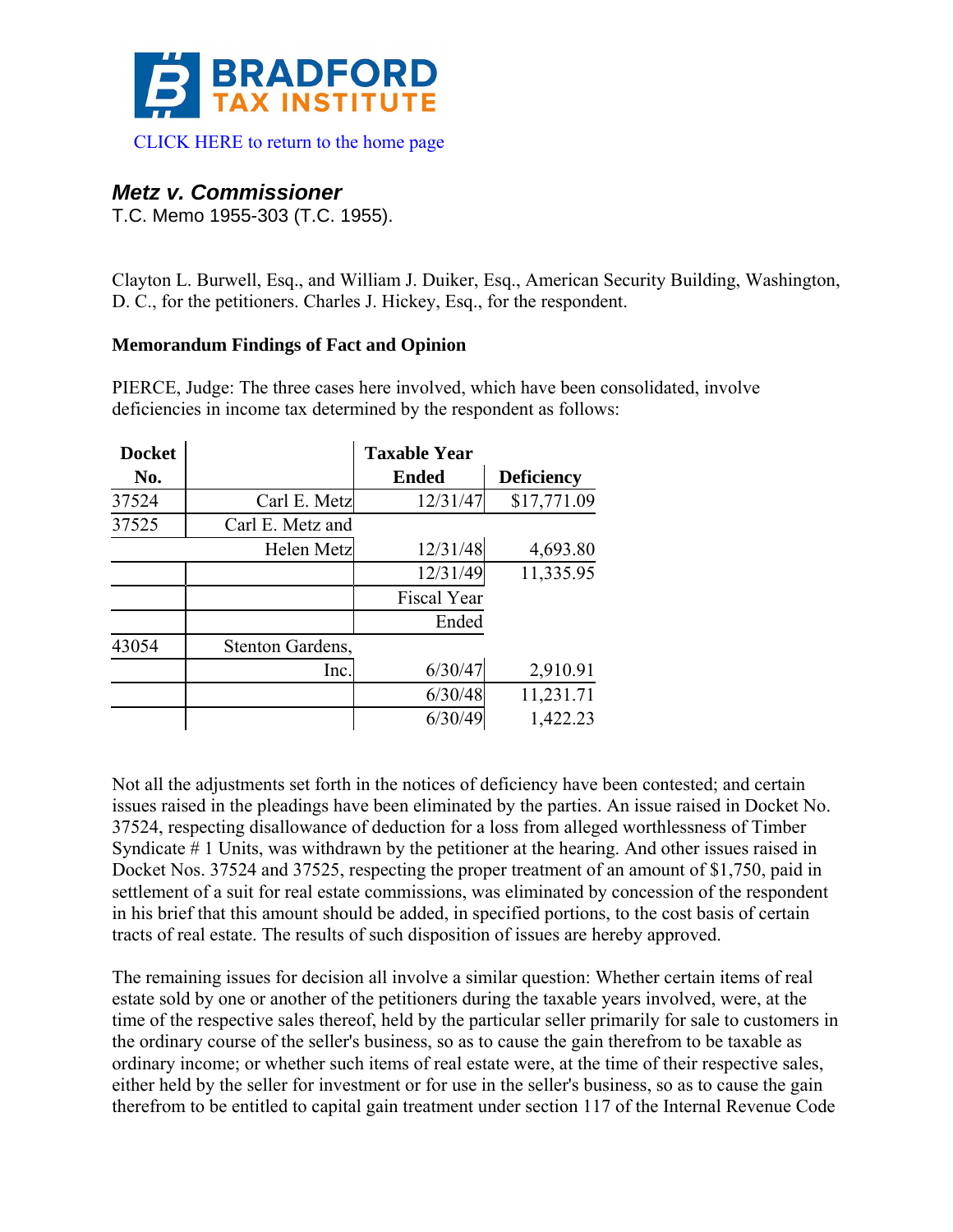(1939).

# **Findings of Fact**

Some of the facts have been stipulated, and these are incorporated herein by reference.

Petitioners Carl E. Metz and Helen Metz are husband and wife, residing in Philadelphia, Pennsylvania. For the year 1947, Metz filed his individual income tax return with the collector of internal revenue for the first district of Pennsylvania; and for the years 1948 and 1949, he and his wife filed joint income tax returns with the same collector.

The petitioner, Stenton Gardens, Inc., is a corporation organized under the laws of the Commonwealth of Pennsylvania on August 28, 1942, with its principal place of business in Philadelphia. It filed income tax returns for all years involved, likewise with the collector of internal revenue for the first district of Pennsylvania.

Carl E. Metz (hereinafter called Metz) was, during all taxable years and also for about 18 years prior thereto, engaged in the business of buying parcels or tracts of real estate, constructing buildings thereon and then selling the improved properties to the public. He called himself an "operative builder." He specialized in the construction of row houses, but to a lesser extent in the construction of twin houses and stores. Until about the year 1946, he conducted all such business as an individual; but thereafter part of such business was handled by a corporation, Carl Metz, Inc., of which he held about 90 per cent of the stock. Since 1929 he had built approximately 3,500 row houses, of which 750 to 1,000 were built subsequent to World War II. The houses were sold through a realtor, and everything possible was done to sell the houses as quickly as possible. Most of the houses were sold by the time construction was completed. The gains on these row houses sold by Metz and Carl Metz, Inc., are not involved in these proceedings.

Metz never held himself out to the public as being engaged in any business other than that of an operative builder. He did, however, hold certain vacant parcels of land, and also various apartments and stores for rent. During the years here involved, he received gross rents from apartments and stores of between \$17,000 and \$21,000 annually.

In 1947, 1948, and 1949, Metz sold the following properties, here involved, for the amounts of gain hereinafter indicated:

| <b>Property</b>                    | Gain       |
|------------------------------------|------------|
| 1947                               |            |
| Apartments<br>- 1354               | \$4,921.42 |
| Weaver St.                         |            |
| Apartments<br>- 1331<br>Weaver St. | 5,687.23   |
| Land -<br>Vernon<br>Road Tract     | 17,939.02  |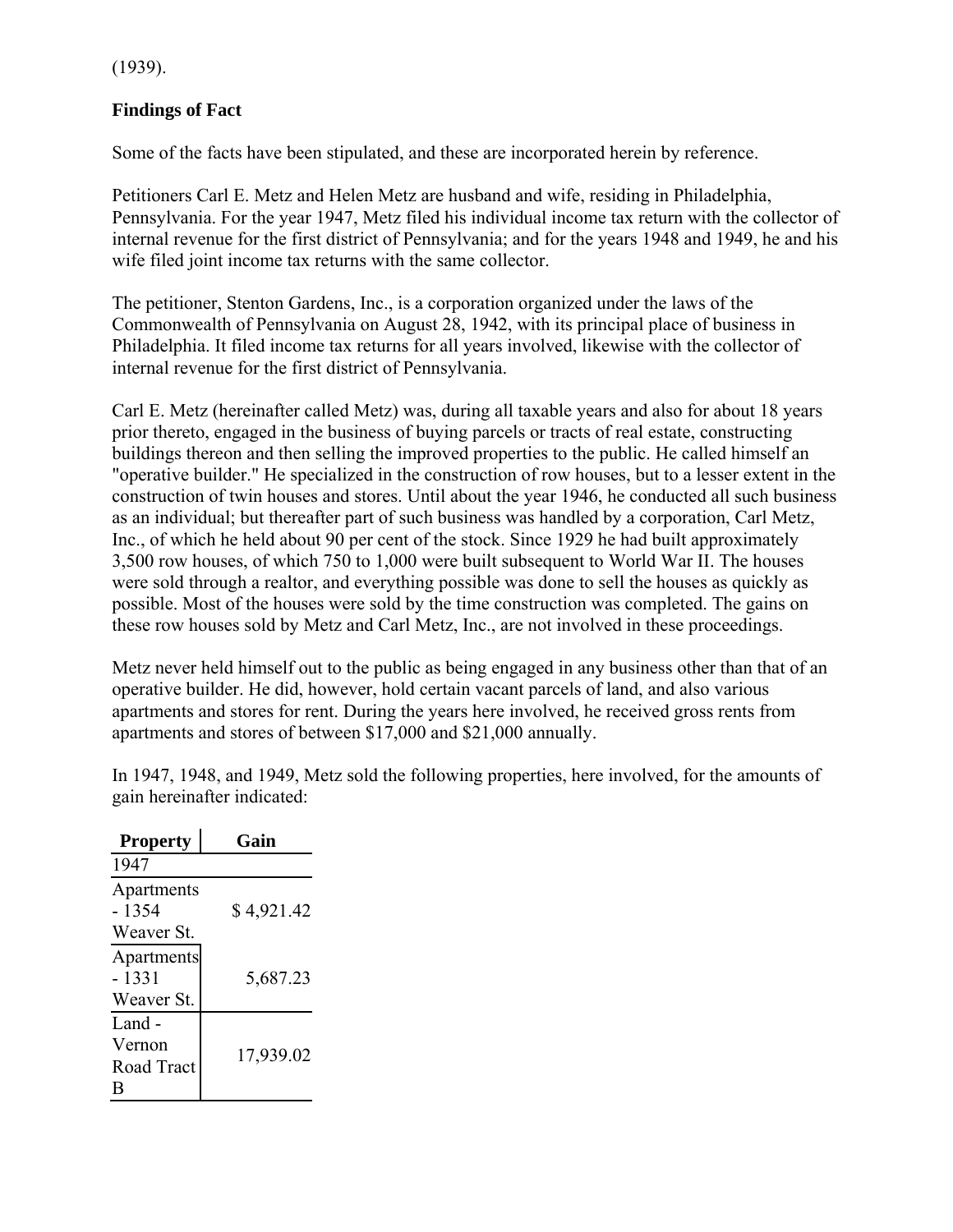| <b>Property</b>         | Gain      |  |  |  |
|-------------------------|-----------|--|--|--|
| 1948                    |           |  |  |  |
| Apartments              |           |  |  |  |
| $-1355$                 | 5,194.63  |  |  |  |
| Weaver St.              |           |  |  |  |
| Apartments              |           |  |  |  |
| $-1400$                 | 5,268.83  |  |  |  |
| Sharpnack               |           |  |  |  |
| St.                     |           |  |  |  |
| Lots $-$                |           |  |  |  |
| Cliveden                | 310.28    |  |  |  |
| St.                     |           |  |  |  |
| Land -                  |           |  |  |  |
| Stenton                 | 3,891.45  |  |  |  |
| Ave.                    |           |  |  |  |
| Land -                  |           |  |  |  |
| Stenton                 | 63.18     |  |  |  |
| Ave.                    |           |  |  |  |
| $Lot -$                 |           |  |  |  |
| Fayette &               | 852.01    |  |  |  |
| Upsal Sts.              |           |  |  |  |
| Land -                  |           |  |  |  |
| Vernon                  |           |  |  |  |
| Road Tract              | 4,103.42  |  |  |  |
| B                       |           |  |  |  |
| 1949                    |           |  |  |  |
| Land -                  |           |  |  |  |
| Stenton                 | 87.59     |  |  |  |
| Ave.                    |           |  |  |  |
| Land -                  |           |  |  |  |
| Cottman &               |           |  |  |  |
| <b>Bustleton</b>        |           |  |  |  |
| Tract,                  |           |  |  |  |
| Eastwood                |           |  |  |  |
| St.                     | 11,916.65 |  |  |  |
| Land -                  |           |  |  |  |
| Wainut                  | 14,660.44 |  |  |  |
| Lane                    |           |  |  |  |
| Land -                  |           |  |  |  |
| Vernon                  |           |  |  |  |
| 15,615.15<br>Road Tract |           |  |  |  |
| B                       |           |  |  |  |

 As to the Cliveden Street lots and the Fayette and Upsal Streets lot, which were sold in the year 1948, the petitioners have presented no evidence. The facts regarding the other properties shown in the above list are as follows: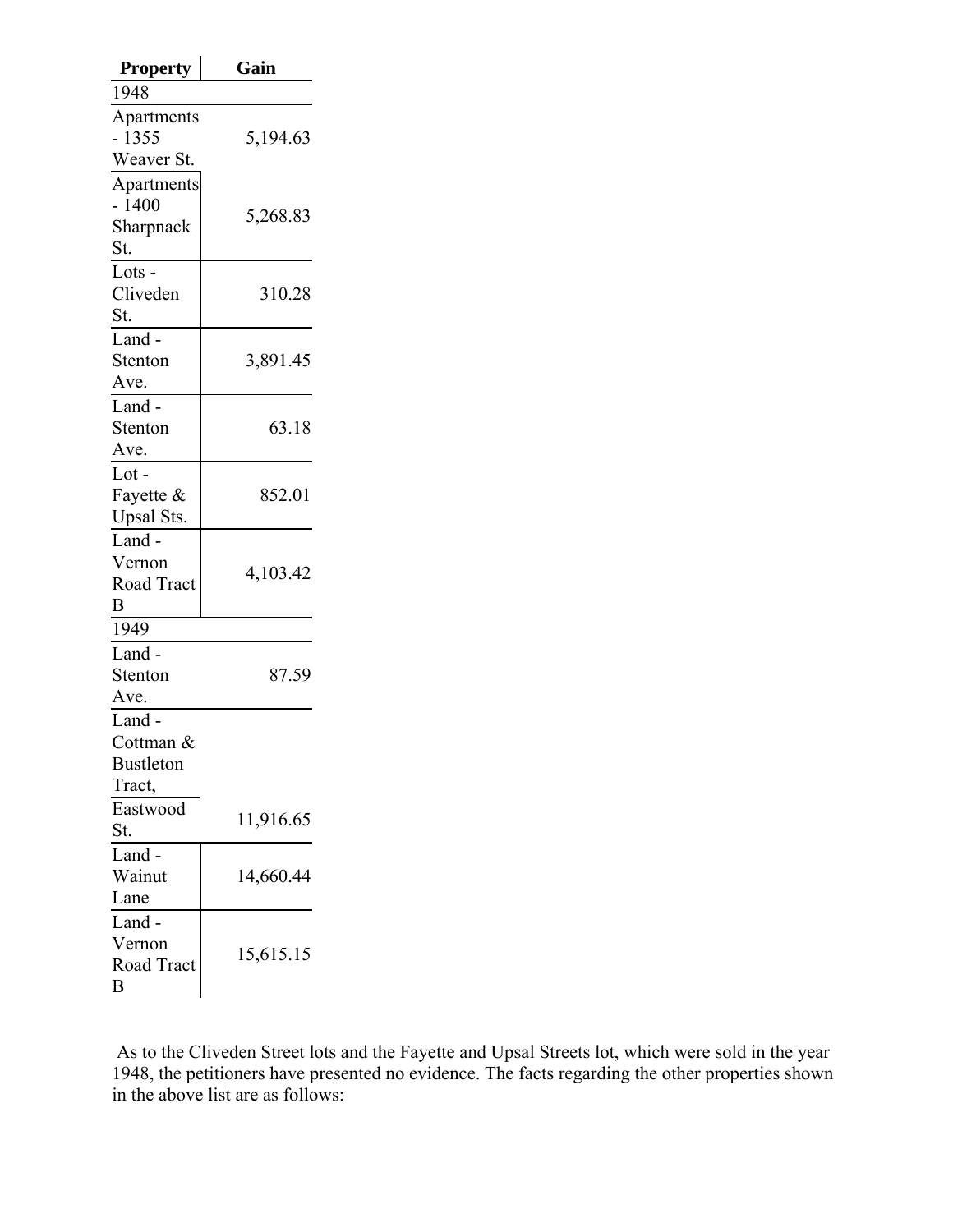### **Weaver Street and Sharpnack Street Apartments**

In October 1945 Metz commenced the construction of 35 houses in the area of Weaver Street and Sharpnack Street, Philadelphia. Thirty-one of these houses were single-family units built for sale, the gains from which are not here involved. We are concerned only with the other 4 structures, which were apartments.

Metz's previous experience had shown him that corner houses were hard to dispose of, so on each of the 4 corners of this project he built a multiple-family structure (called a "triplex," although some of such structures are identified in one of the notices of deficiency as a "duplex").These contained an apartment on each of 3 floors, the so-called basement apartment being level with the sidewalk. It was Metz's theory, even though he had never constructed any such buildings before, that holding these triplexes for rent would prove to be a good investment.

The apartments were equipped with electric ranges and electric refrigerators; whereas the 31 single-family houses were equipped only with electric ranges. The single-family houses were financed by short-term construction mortgages; while the 4 triplexes were financed by 15-year mortgages. The single-family houses were sold immediately upon completion, without any period of vacancy between the end of the construction and the sales; but the 4 triplexes were rented promptly upon their completion during 1946, and remained rented almost continuously until their sale in 1947 and 1948.

Although the triplexes were not advertised for sale and no "for sale" signs were erected on them, a number of offers for purchase were received and rejected.

In 1947 Metz decided to liquidate these triplexes, in order to make the proceeds available for his construction business. The 4 were sold between May 1947 and February 1948, without any sales promotion, through an independent realtor.

## **Vernon Road Tract B**

On September 6, 1944, Metz purchased a plot of land which occupied three full blocks and onehalf of each of two additional blocks. This tract, located on Vernon Road and hereinafter called "Tract B," was divided into two portions by intervening property owned by a church; and it was situated immediately adjacent to another tract, known as Tract A, upon which Metz had previously been building. His belief was that, since the war was then progressing favorably, a resumption of building activity was to be anticipated, and that his future operations as a builder would be simplified if conducted on a tract contiguous to his Tract A project.

Tract B contained three highly desirable street frontages on solid ground; but the balance, located on the other side of the church-owned property, was low ground running to several feet below grade, which would require filing before any buildings could be erected on it. In all his prior experience, Metz had never built upon filled ground, and he did not desire to do so in this case. At first he did not want to purchase the low part of Tract B; but the land was owned by an estate and the trustee insisted upon selling the entire parcel or none, so it was necessary for him to purchase the entire tract in order to get the more desirable portion. Also, since the estate was required to accept any higher bid that might be received, Metz found it necessary to make two or three increases of his original offering price. Before offering the last increase, he was persuaded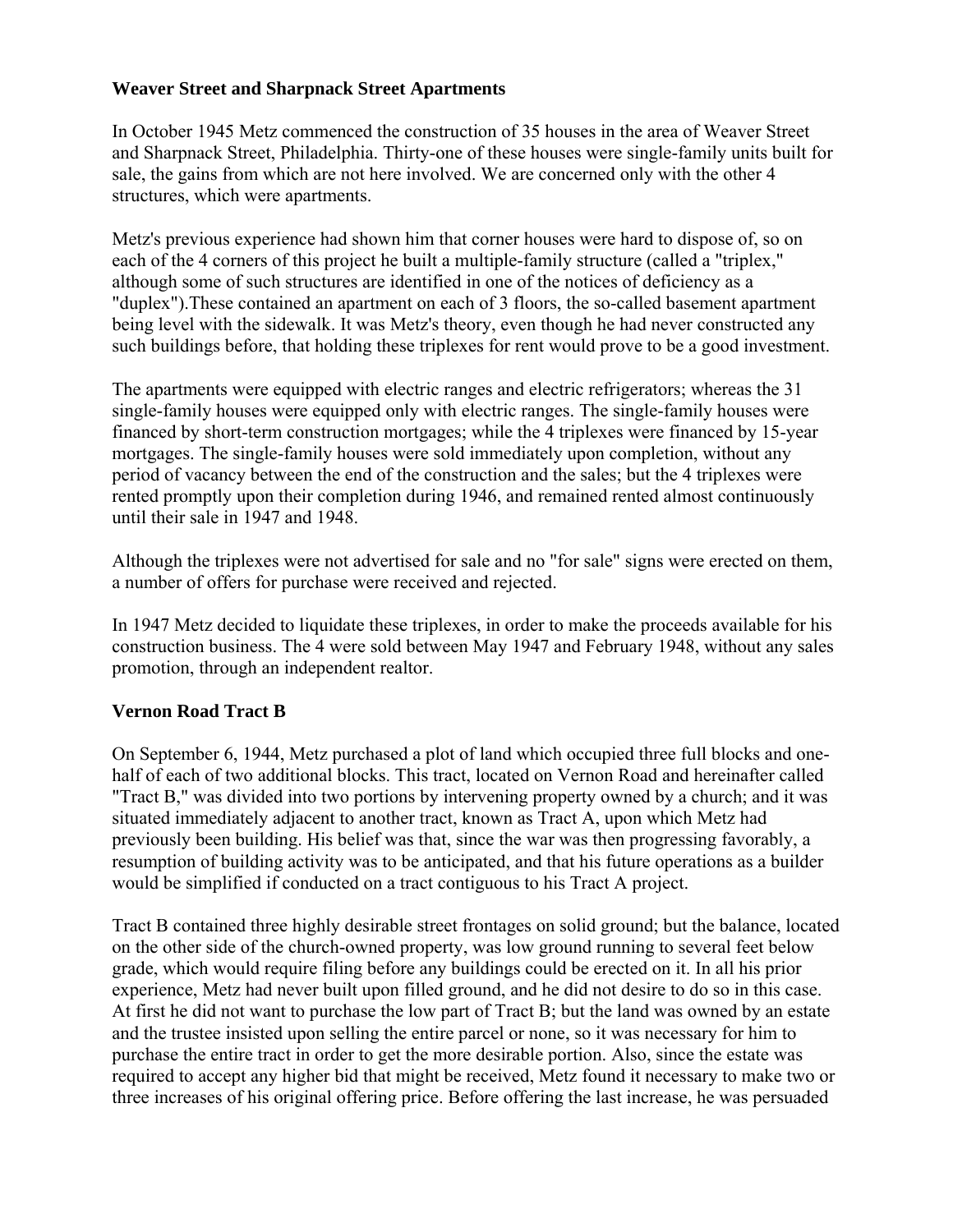to continue only after the broker, Jones, had agreed to waive his commission of \$3,500. In exchange for such waiver of commission, Jones received an assurance from Metz that he would be permitted to handle the property in the event of its sale.

Metz planned to build only on the solid portion. He anticipated that the low portion would eventually be filled with dirt supplied from excavations dug by him and other builders in the area. He believed that, due to a growing shortage of rowhouse ground in that vicinity, this low portion of Tract B would appreciate in value.

Following the incorporation of Carl Metz, Inc., in about 1946, Metz conveyed to this corporation approximately 37 per cent of Tract B, but he retained the low ground which comprised the remainder of the tract. Between 1944 and 1948, he or the corporation built row houses on the solid ground portions of Tract B, and also completed construction of similar houses on the adjoining Tract A, where work had been interrupted by the war.

Although Metz received many calls from builders who were interested in purchasing the low ground, he consistently refused to sell the same and did not put any "for sale" signs on the property or advertise it for sale. However, in July 1947 he concluded that the low ground, which by this time had been filled, should be sold, since the demand for it from other builders was great. Jones sold the property within a few minutes after receiving authorization

## **Stenton Avenue Tract**

On September 29, 1947, Metz purchased property on Stenton Avenue in Philadelphia, known as the Stenton Avenue Tract. Most of this tract was vacant land, but a portion of it was occupied by a greenhouse and nursery. The entire property was zoned for and suitable for the building of duplex houses. Some years earlier, Metz had built several duplex houses in the immediate vicinity for all of which he had found a ready market. At the time of acquiring the present tract, he did not know whether or not he would use it for building purposes.

The greenhouse and nursery had been operated by one Davis for about 25 years. Metz permitted Davis to rent this portion of the property until October 1948; and at that time, he sold the greenhouse site to Davis but required him to remove his shrubbery from the nursery portion. Metz would have preferred to remove the greenhouse and keep the entire tract, but he made the sale to accommodate Davis. The sales price was \$8,965 from which Metz derived a gain of \$3,891.45.

As regards the balance of the tract, Metz built several houses thereon. In 1948 and 1949, he sold two portions at \$5,850 each and derived gains therefrom of \$63.18 and \$87.59, respectively. The evidence does not disclose the circumstances of these sales or the identity of the purchasers.

## **Cottman and Bustleton Tract (Eastwood Street Property)**

In August 1946 Metz and another builder named Zerbey entered into a written partnership agreement to acquire, as partners, a tract of unimproved land at the corner of Bustleton Pike and Cottman Street in Philadelphia. The agreement recited that the property would be held "solely for investment purposes and resold as a unit or in blocks"; that title would be held by a realty company under declaration of trust for the account of the parties to the agreement; that the parties would make equal contributions to the capital of the partnership; and that the net profit or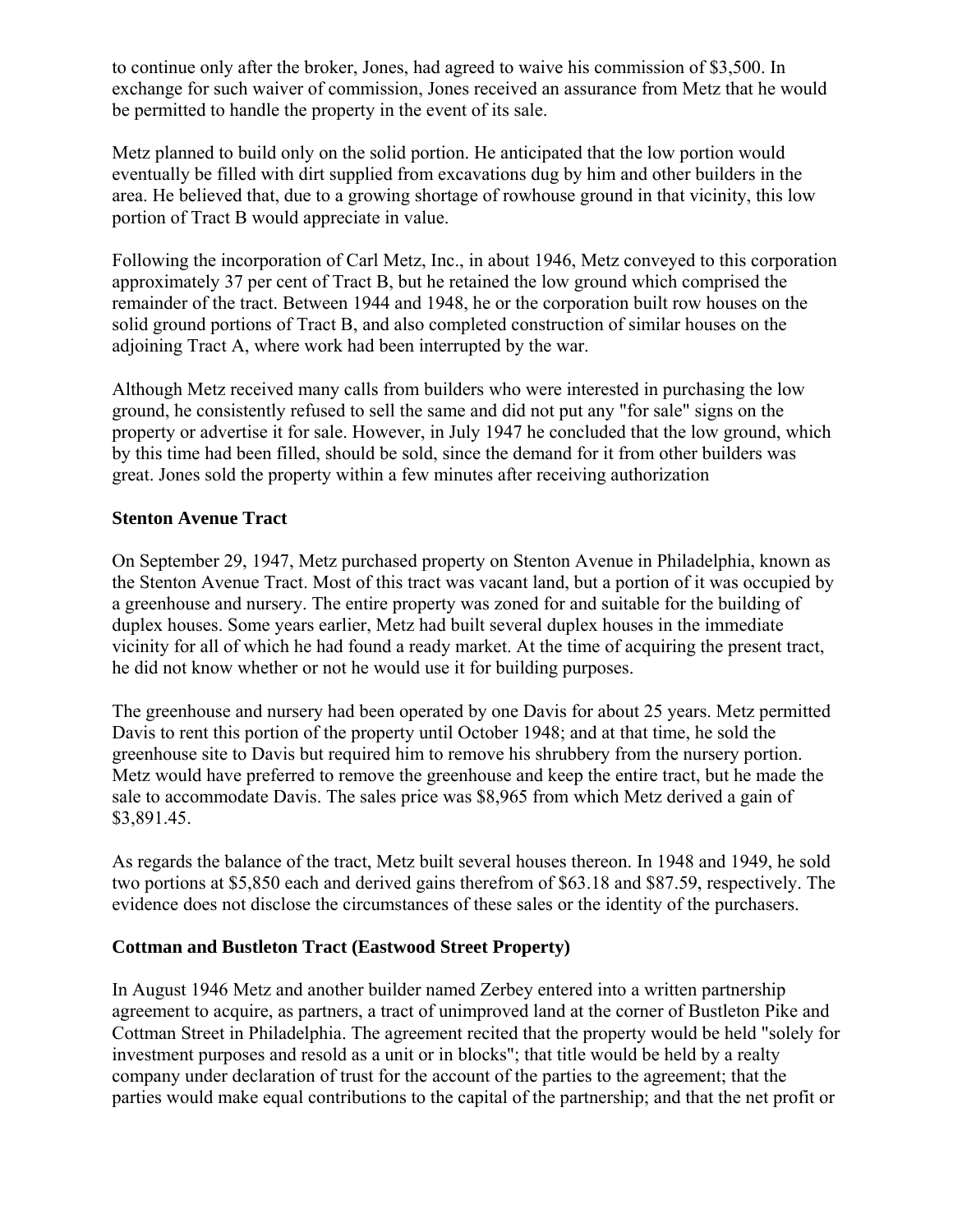net loss would be divided equally.

The property, at the time of acquisition, was zoned to permit construction of twin houses; but Metz and Zerbey regarded it to be particularly suitable for row houses because of its topography, the fact that row-house development was moving toward it, and the fact that row houses had already been built within a distance of above five blocks. The partners bought the property with the intention of attempting to have it rezoned to permit the erection of row houses, which they considered to be more profitable than twin houses.

Shortly after the financing of the property had been completed, Metz instituted action to have it rezoned for row-house construction. He contacted the zoning board and arranged to have a city ordinance introduced, which resulted in the property being rezoned to permit row houses to be built. The partners then worked out with the City Engineering Department a subdivision plan for a layout of streets and lots. This plan was approved by the district surveyor on June 23, 1948, and was filed with the Philadelphia authorities. The partners worked methodically to accomplish all this, so as to get the property ready for sale.

Thereafter, the lots were offered for sale through two independent realtors, who specialized in ground sales. The offering price for most of the properties was \$25 per front foot; but on one street where a sewer had been installed in connection with a school, the price was \$30 per front foot. The partners had purchased the property at a cost approximately \$10 per front foot. No sales were made through the realtors.

Shortly after the property had thus been offered for sale, Zerbey suggested that sales might be stimulated if he and Metz would construct some row houses. Metz, being a builder himself, did not wish to extend the partnership agreement to include the making of improvements with Zerbey as a co-builder. Plans were then discussed whereby Zerbey might withdraw some of the property for construction by him; but it finally was decided that each partner would withdraw a portion of the property for row-house construction on a separate basis. Accordingly, on May 5, 1949, two half blocks of the property facing on Eastwood Street were distributed from the partnership to Metz, and two other half blocks facing on Saul Street were distributed to Zerbey. At the time of such distribution, Metz did not intend to merely hold the property for himself but rather to erect row houses on it. Shortly thereafter, in May 1949, he transferred the property to Carl Metz, Inc., of which he held substantially all the stock. The sale price was \$25 per front foot; and it yielded Metz a gain of \$11,916.65.

Carl Metz, Inc. built row houses on the property which it received from Metz. Likewise, either Zerbey individually or a corporation which he controlled, built row houses on the property distributed by the partnership to Zerbey.

## **Walnut Lane Tract**

On December 17, 1942, Metz purchased a parcel of vacant real estate in North Philadelphia, known as the Walnut Lane Tract. The tract covered 8 full blocks and portions of 4 other blocks, and it was located only a short distance from another large tract, known as Tract A, on which he was building at the time.

The property was brought to Metz's attention by a real estate agent named Jones, and Metz considered it extremely well suited for row-house development because the surrounding area was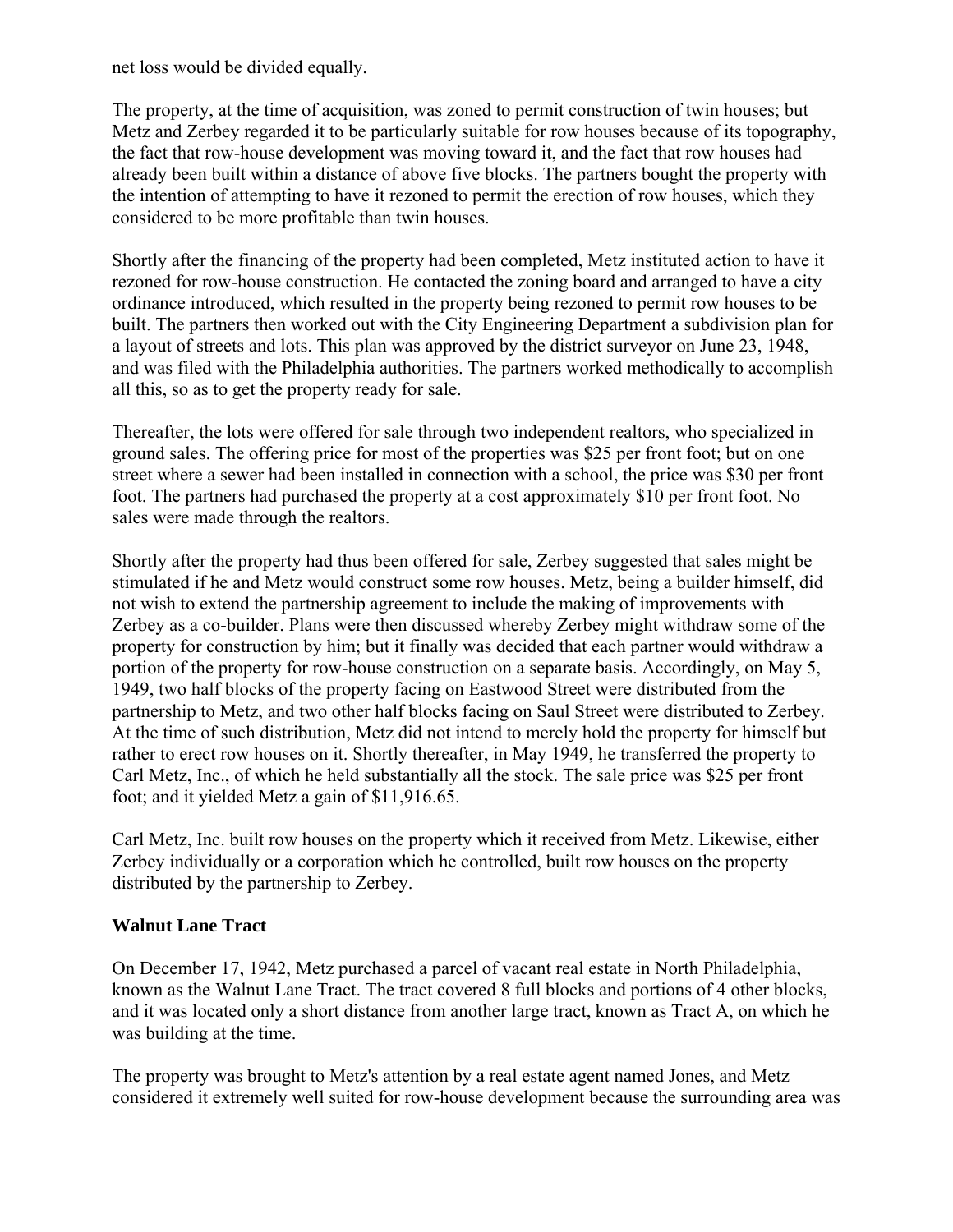completely built up with row houses. It was held by an estate, and was being offered at a price which he considered to be low. He anticipated that war conditions probably would cause a reduction in his building activity because of the shortage of men and material and the restrictions on residential building. He felt that he could hold this vacant land until after the close of hostilities without risk of destruction, and that he could then either use it for building or could sell it to other developers. Jones waived his commission on the purchase, with the understanding that he would have the right to handle any subsequent sale of the property.

This was the first parcel of vacant property which Metz had purchased, other than for immediate development. However, in July 1943, he purchased another narrow strip of property contiguous to this Walnut Land Tract. He did not advertise either of these properties for sale, and no "for sale" sign was placed on them.

In June 1944, Metz sold a portion of the Walnut Lane Tract to an individual named Watkins, who was a bank officer; and on December 26, 1945, he sold the remainder of the tract on the installment basis to a construction company. Thereafter, a portion of the property included in each of these conveyances was acquired by the City of Philadelphia for playground purposes. On other portions of the property purchased by the construction company, row houses were erected.

In Metz's 1944 income tax return, he treated the gain from the sale to Watkins as capital gain; and this treatment was not challenged by the revenue agent in the audit of that return. In his returns for 1945 and 1949, Metz reported gains in respect of installment payments received on his sale to the construction company, and he again classified the gains as capital gains. The capital gain classification on the 1945 installment was not challenged; but on the audit of the 1949 return, the respondent determined that the gain was ordinary income.

# **Stenton Gardens, Inc. - Pleasant Place Apartment Project**

For many years prior to 1942, Metz had desired to construct an apartment project as an investment, in order to provide himself with an income for life. With this in mind, he purchased a tract of land located in what was generally regarded as a good apartment area. The topography of the tract was not suitable for the erection of conventional row houses. He then caused Stenton Gardens, Inc., the petitioner in Docket No. 43054, to be organized in August 1942. The purposes stated in the corporation's charter were:

"to purchase or otherwise acquire, hold, lay out, develop, manage, sell, exchange, mortgage, pledge, lease and otherwise deal in real property of every nature and kind, and to erect, construct, build, repair, renew, remove, or remodel houses and buildings of all kinds and to transact all business necessary and incidental thereto."

The corporation issued 640 shares of stock, with a par value of \$50 per share, as follows:

| Carl E. Metz     | 550 shares |
|------------------|------------|
| Helen Metz       | 80 shares  |
| H. James Sautter | 10 shares  |

Of the 630 shares issued to Metz and his wife, 624 shares were issued, pursuant to resolution, in payment for the tract of land previously mentioned.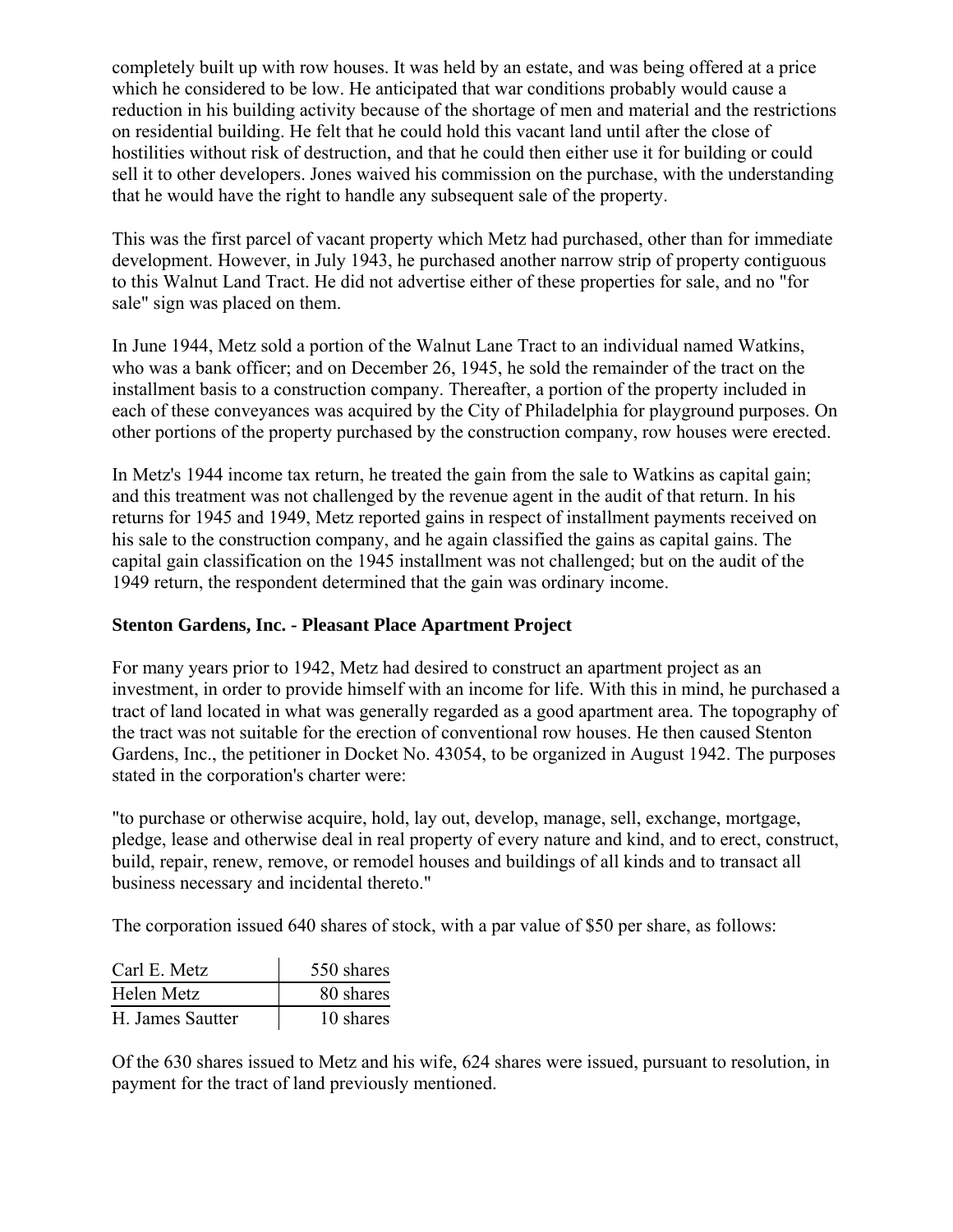At the first meeting of the corporation's board of directors, held in October 1942, the following officers were elected:

| Carl E. Metz     | President and Treasurer |
|------------------|-------------------------|
| Helen Metz       | Vice-President          |
| H. James Sautter | Secretary               |

These officers continued to serve throughout the taxable years here involved. During these years, Metz received a salary for managing the corporation's affairs, although the active management was left to a superintendent employed for such purpose.

Stenton Gardens, Inc. completed construction of the apartment project (called Pleasant Place Project or Stenton Gardens Apartments) in February 1944, at a cost of \$450,000. The project consisted of 48 connected buildings or units, containing an aggregate of 104 separate apartments. The materials used in the construction were more expensive and of higher quality than those ordinarily employed in apartment buildings erected for sale. A master gas system with one meter and one large main running through the cellars of all the units was installed. Such central gas system entailed an additional cost to the corporation; but, because the system would permit the purchase of gas at wholesale, it was believed that a profit would be realized after the cost of installation had been recovered. Also, a separate heating plant was provided for each of the 104 apartments; whereas it was customary in constructing apartment buildings for sale, to install a single heating plant for each unit as a whole. Thirty of the units were privately financed through the New York Life Insurance Company under a blanket 15-year mortgage; the evidence does not show how the other 18 units were financed.

All the apartments were rented immediately, on a yearly basis. Many of the tenants were engaged in national defense work. The corporation's net profits (or losses) for the fiscal years ended June 30, 1946 through 1949, were as follows:

|                      | <b>Gross Receipts</b> |                  |                       |  |
|----------------------|-----------------------|------------------|-----------------------|--|
| <b>Fiscal Year</b>   | from Rent and         | <b>Operating</b> | <b>Net Profit</b>     |  |
| <b>Ended June 30</b> | <b>Sale of Gas</b>    | <b>Expenses</b>  | (or loss)             |  |
| 1946                 | (not shown)           | (not shown)      | $$5,000.00$ (approx.) |  |
| 1947                 | \$73,930.25           | \$70,224.08      | 3,706.17              |  |
| 1948                 | 49,650.80             | 55,693.52        | 6,042.72              |  |
| 1949                 | 43,564.35             | 41,264.44        | 2,299.91              |  |

In October 1945, Government restrictions on occupancy and disposition of private defense housing were removed by order of the War Production Board and the National Housing Authority, but rent ceilings were retained. Vigorous appeals were made to the local and regional OPA offices for an increase in the project's rent ceilings; but these appeals were not successful.

In January 1947, after the corporation's accountant had advised that the project was not a sound investment because of the fixed rentals and the ever present danger of vacancies, the corporation determined that it would sell its apartments. It decided to sell the apartment units separately, because a market for the entire project was not available, due to the unsatisfactory earnings record.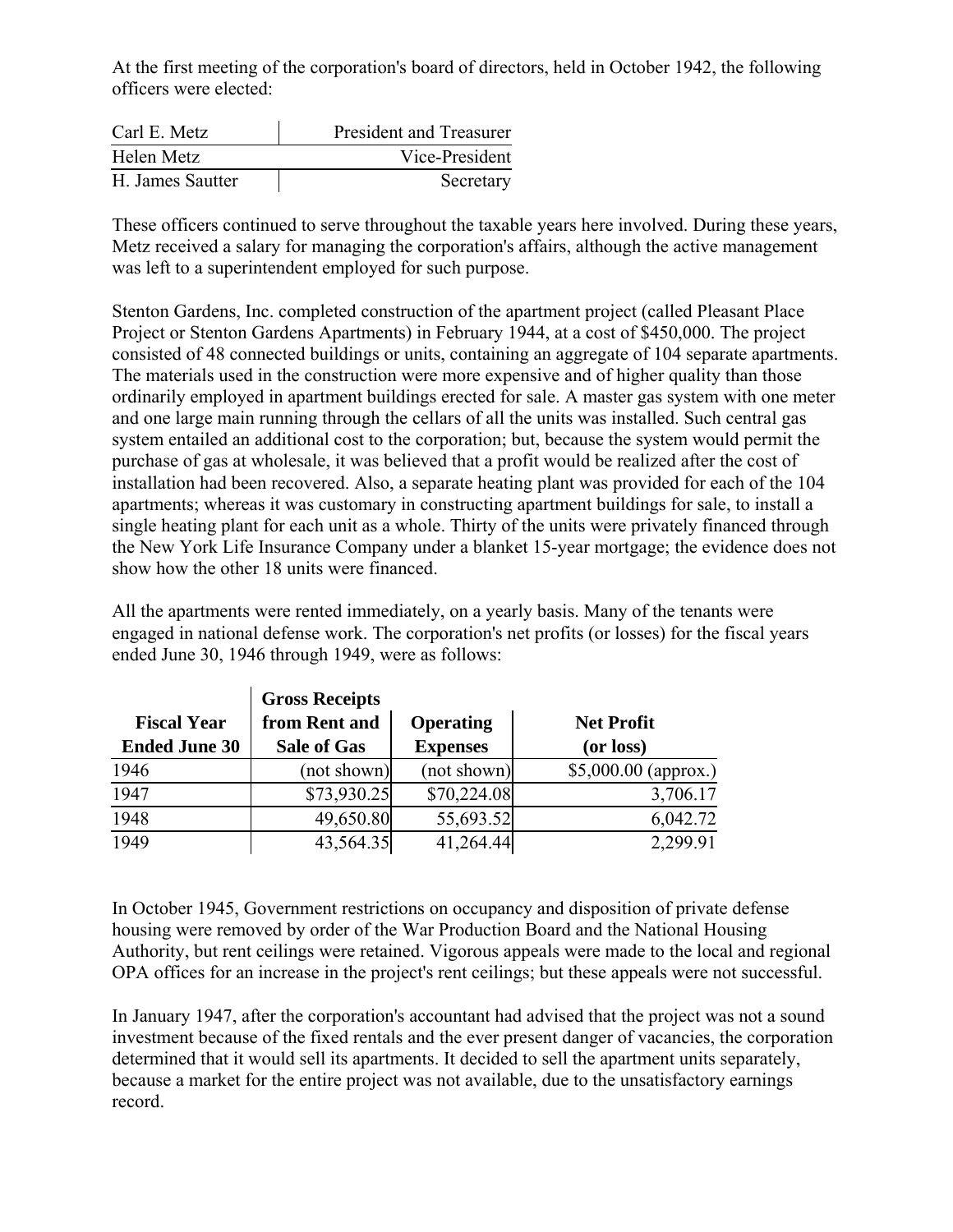Letters were thereupon sent to the tenants, revealing the decision to sell and offering them the first opportunity to purchase the units at prices ranging from \$12,500 to \$17,500. Similar letters were sent to numerous non-tenants who had previously made offers for purchase that had been rejected. A sample unfurnished apartment, which had been renovated, was opened for display purposes, but no salesman was stationed in it. No "for sale" signs were placed on or about the property, and the corporation did not advertise the apartments for sale. One real estate broker who had inserted an advertisement in a newspaper was reprimanded and instructed to refrain from such advertising. No tenant was requested to vacate, and none was required to move, in order to effect a sale. A unit was offered for sale only after one or more of the apartments therein had become vacant.

In order to dispose of the units individually, it became necessary to make arrangements with the mortgagee to release from the blanket mortgage each unit which might be sold; and such an arrangement was effected. Also, it became necessary, in order to sell the units separately, to arrange for the installation of a separate gas meter in each apartment, and to create easements which would permit each apartment to use the central gas main; and such arrangements were made.

Most, but not all, sales of the units were handled by one Hodgkins, an independent realtor, who had an office of his own within the project. Other brokers cooperated with Hodgkins on sales, or made sales themselves. The corporation's officers did not confer with prospective purchasers.

| <b>Fiscal</b> | <b>Number</b> |                |             |                 |
|---------------|---------------|----------------|-------------|-----------------|
| Year          | 0f            | <b>Sold</b>    | <b>Sold</b> |                 |
| <b>Ended</b>  | <b>Units</b>  | to             | to Non-     | <b>Sale</b>     |
| June 30       | <b>Sold</b>   | <b>Tenants</b> | tenants     | <b>Proceeds</b> |
| 1947          |               |                |             | \$86,000        |
| 1948          | 23            |                | 21          | 289,300         |
| 1949          |               |                |             | 66,950          |
| Totals        | 35            |                | 30          | \$442,250       |

The sales of units in the taxable years involved, were as follows:

The remaining 13 units were disposed of after the taxable years as follows:

| <b>Fiscal</b> | <b>Number</b> |                |             |                 |
|---------------|---------------|----------------|-------------|-----------------|
| Year          | 0f            | <b>Sold</b>    | <b>Sold</b> |                 |
| <b>Ended</b>  | <b>Units</b>  | to             | to Non-     | <b>Sale</b>     |
| June 30       | <b>Sold</b>   | <b>Tenants</b> | tenants     | <b>Proceeds</b> |
| 1950          |               |                |             | \$13,000        |
| 1951          |               |                |             | 13,000          |
| 1952          |               |                |             | 103,500         |
| 1953          |               |                |             | 70,500          |
| Totals        | 13            |                | 13          | \$200,000       |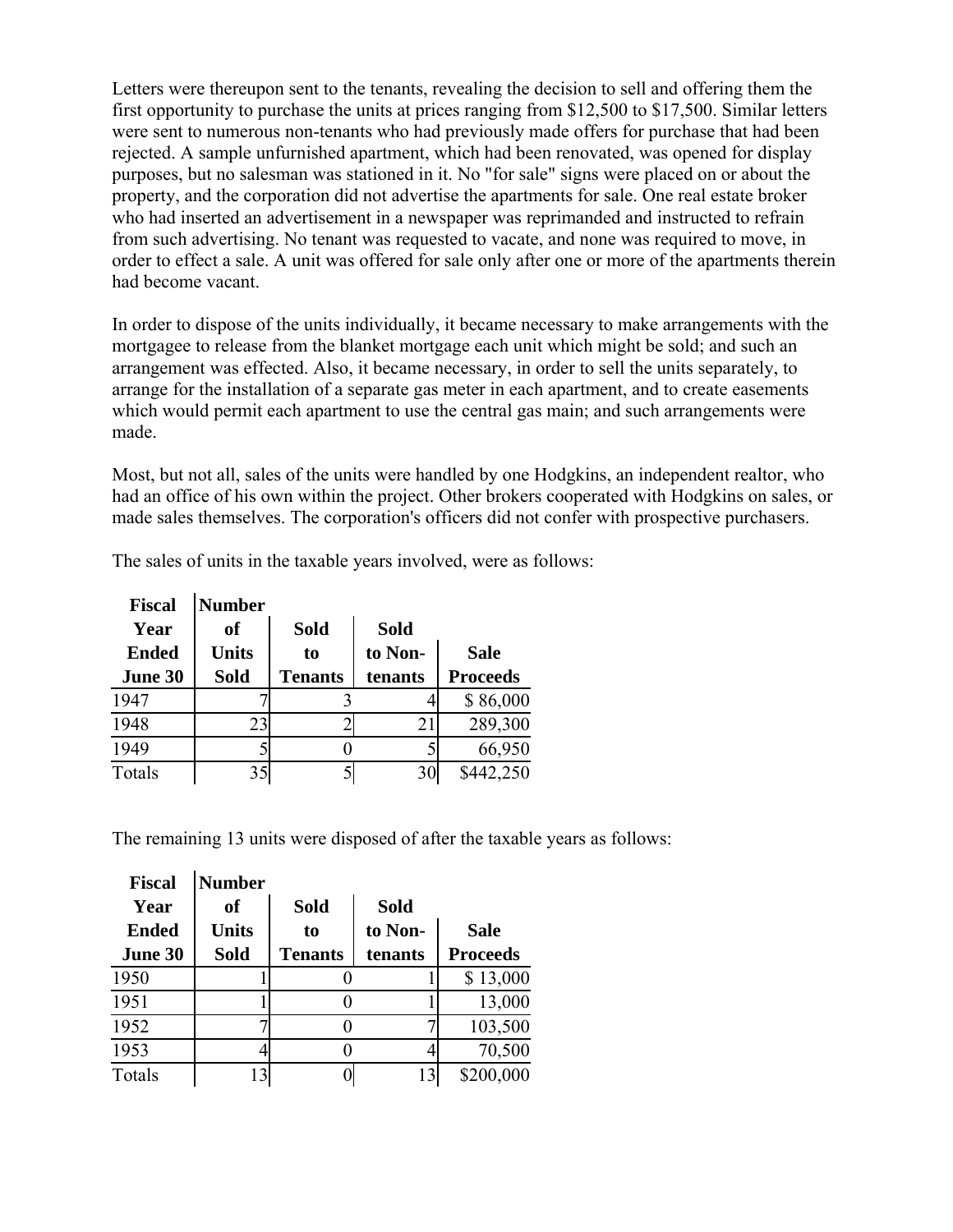The sales proceeds from all units were used by the corporation to acquire land, 5 stores and a shopping center, for long-term holding.

# **Opinion**

The problem presented here is whether gains from sales of certain real properties are taxable as ordinary income, as contended by the respondent, or whether such gains are entitled to capital gain treatment under section 117 of the Internal Revenue Code (1939), as contended by the petitioners. The properties involved are 4 tracts of vacant land and 4 triplex apartment buildings, sold by Metz; and several other apartments, sold by Stenton Gardens, Inc.

Carl E. Metz had been an operative builder in Philadelphia since 1929, engaged principally in constructing row houses on and purchased for that purpose, and selling the same to the public. He also held real properties, in his own name and in the names of 2 corporations controlled by him, for rental and other investment purposes. Thus he was both a dealer and an investor in real estate - a dual role which we have previously recognized. See D. L. Phillips, 24 T.C. -, (June 22, 1955); Walter R. Crabtree, 20 T.C. 841; Nelson A. Farry, 13 T.C. 8.

We must determine therefore, in dealing with the present problem, whether each particular property was, at the time of its sale, held for investment or use in the petitioner's business, or whether it was then held primarily for sale to customers in the ordinary course of a real estate business. As has been stated frequently, the problem is essentially a factual one, dependent on the precise facts and circumstances surrounding the particular transaction. See Curtis Co., 23 T.C. 740, and cases cited therein at page 750.

Among the factors which have been considered by the courts in dealing with such a problem, although no one factor is decisive, are: The purpose for which the property was acquired originally; the frequency, continuity and substantiality of the sales; the degree of activity exercised by the taxpayer or those acting under him, in effecting the sales; and whether the primary purpose of the sales was to make profit by carrying on a substantial part of the activities of a person engaged in the real estate business, or merely to liquidate the taxpayer's holdings. See Alice E. Cohn, 21 T.C. 90; Walter R. Crabtree, supra. It is particularly important to consider the purpose for which the property was held immediately prior to its sale. Carl Marks & Co. Inc., 12 T.C. 1196; Walter R. Crabtree, supra. The courts have recognized that, even though the property was held originally for investment purposes, the method of its liquidation may be such as to constitute the carrying on of a real estate business. Curtis Co., supra.

With these general principles in mind, we turn to a consideration of the particular properties involved.

## **Weaver Street and Sharpnack Street Apartments**

The facts heretofore found by us respecting these triplex apartment buildings compel the conclusion that they were originally built by Metz for rental purposes, rather than for sale to customers in the ordinary course of his business as an operative builder, and that they continued to be so held by him until the time of their respective sales. The motives which actuated their construction, the long-term financing, the manner in which they were equipped, and the fact that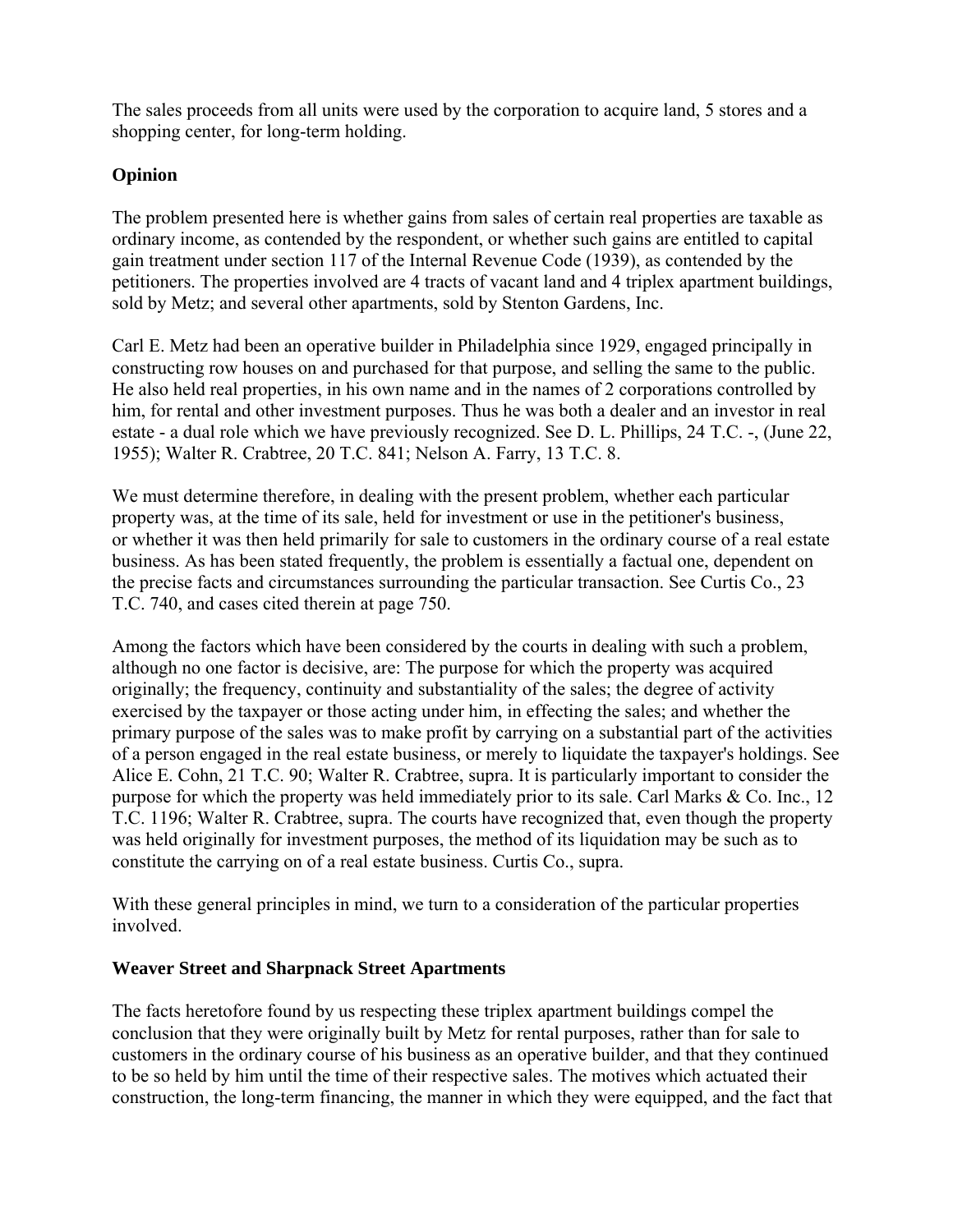they all were actually rented, support such conclusion. Also, Metz's limited activity in liquidating these triplexes did not, in our opinion, assume the proportions of a real estate business. There were only 4 sales extending over a 9-month period.

It is our further opinion, however, that the extent of Metz's activities in renting apartments and stores, was sufficient to put him in the rental business; and that the triplex apartments were, at the time of their sale, property used by him in such rental business.

Accordingly, we hold that the gains derived from the sales of these triplex apartment buildings are entitled to be taxed under section 117(j), as gains from sales of real property used by Metz in his rental business and held for more than 6 months. Nelson A. Farry, supra.

# **Vernon Road Tract B**

Our findings respecting this Tract B show that the low ground portion of the tract was not, either at the time of its purchase or subsequently, intended by Metz to be built upon by him. He acquired and held this low portion as an investment, with the belief that when filled from nearby excavations, it would appreciate in value by virtue of the demands from others who were willing to build on filled ground. Also, his liquidation of such investment was accomplished in one sale, a few minutes after his decision to sell was communicated to the broker.

We hold that the gain realized from the sale, which was reported by Metz and his wife on the installment basis in 1947, 1948, and 1949, was realized from property held for investment, and not for sale to customers in the ordinary course of Metz's business as an operative builder. Accordingly, such gain is taxable as long-term capital gain within the meaning of section 117(a). Cf. Ben L. Carroll, 21 B.T.A. 724 (1930).

The situation here is not comparable to that in George J. Wibbelsman, 12 T.C. 1022 (1949), wherein both the desirable and undesirable portions of the property were held alike, for sale to customers.

## **Stenton Avenue Tract**

As shown in our findings of fact, this property was, at the time of its purchase, particularly well suited for the construction of duplex houses. Metz, as an operative builder, had previously built houses of this character in the immediate vicinity, and had found a ready market for them. These circumstances, together with the fact that he actually built duplex houses on a portion of this property, lead us to conclude that, at the time of the sales here involved, he was holding this entire tract for development and sale to customers in the ordinary course of his construction business.

The sale of the greenhouse site was consistent with Metz's plan to sell all portions of the tract after their improvement; for the greenhouse site was already improved and a customer was available. We regard the temporary rental of the greenhouse and nursery as a mere stop-gap arrangement, which operated until the sale to the then occupant was effected. Cf. Rubino v. Commissioner, (C.A. 9, 1951), 186 Fed. (2d) 304, affirming per curiam a Memorandum Opinion of this Court.

As regards the two other sales of portions of this tract in 1948 and 1949, there is no evidence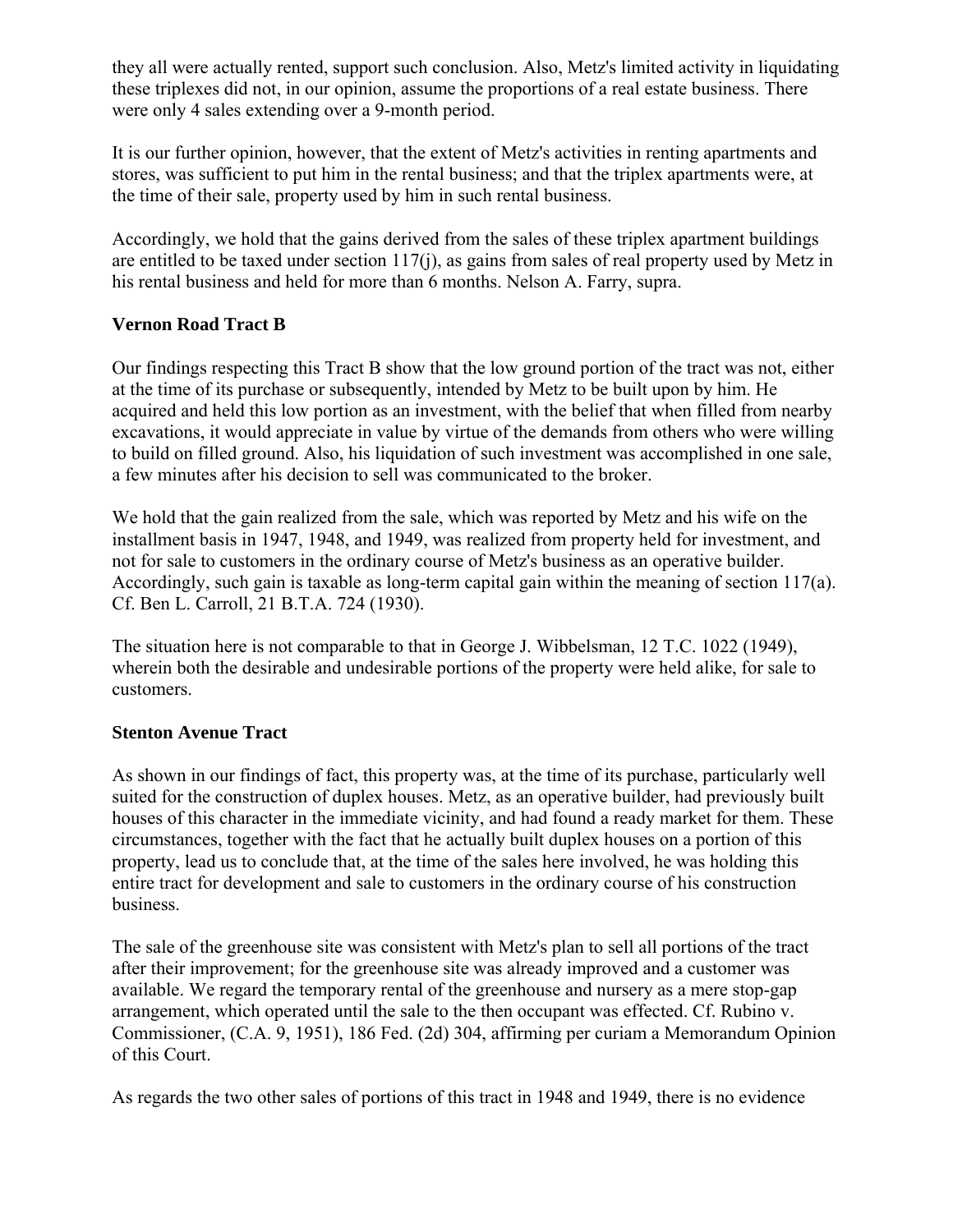regarding them which indicates any departure from the above-mentioned plan to develop and sell the several portions of the tract to customers.

We hold that all gains here involved, from sales of portions of the Stenton Avenue Tract, are taxable as ordinary income under section 22(a).

### **Cottman and Bustleton Tract - Eastwood Street Property**

On the basis of the facts found respecting this tract, we are of the opinion that the particular portion of the tract here involved was, at the time sold, held for sale to customers who were expected to be builders of row houses.

Notwithstanding the wording of the partnership agreement between Metz and Zerbey, no portion of the tract was ever held passively for investment - to the contrary, its development for sale to customers was both methodical and active. As soon as the initial financing had been completed, the partners contacted the zoning board, for the purpose of having the tract rezoned to permit the construction of row houses, which they considered to be the most profitable form of development. They then procured the introduction of a city ordinance to effect such rezoning. They worked with the city officials in preparing a subdivision plan for a layout of streets and lots, and in having such plan approved and recorded. Immediately thereafter, they established a front-foot price schedule for sale of the lots, and listed them with two realtors who specialized in property of this character. And, when sales did not materialize, they decided to stimulate interest by erecting a number of row houses on the tract. All these circumstances reveal a definite and continuing plan of the partners to hold the property for sale as real estate developers.

The subsequent distribution by the partnership of portions of the tract to Metz and to Zerbey individually did not effect any change in the purpose for which the property was held; it reflected merely an intention of the partners to continue development operations separately, in respect of limited portions of the entire tract. Neither before nor after the distributions from the partnership, did either Metz or Zerbey intend to hold their distributed portions passively. Metz's sale of his portion to his controlled corporation was for the purpose of accomplishing the construction which was expected to stimulate sales. The fact that the sale was to his own building corporation, rather than to another builder, is not material.

Accordingly, we hold that the gain which Metz realized was from property held by him for sale to customers in the ordinary course of a real estate development business; and that such gain is taxable as ordinary income under section 22(a).

## **Walnut Lane Tract**

This tract was the first vacant land which Metz had purchased for other than immediate use in his building operations. He was able to obtain it at a low price. He believed that he could hold it until after the war without risk of destruction, and then either sell it for a greater price or use it in connection with his construction business, depending on whichever course then seemed best. He at all times held it passively, without either offering it for sale or placing any "for sale" sign upon it. He did no building on the property.

In June 1944, after a holding period of approximately 18 months, he sold one portion to a banker; and in December 1945, he sold the remainder to a construction company.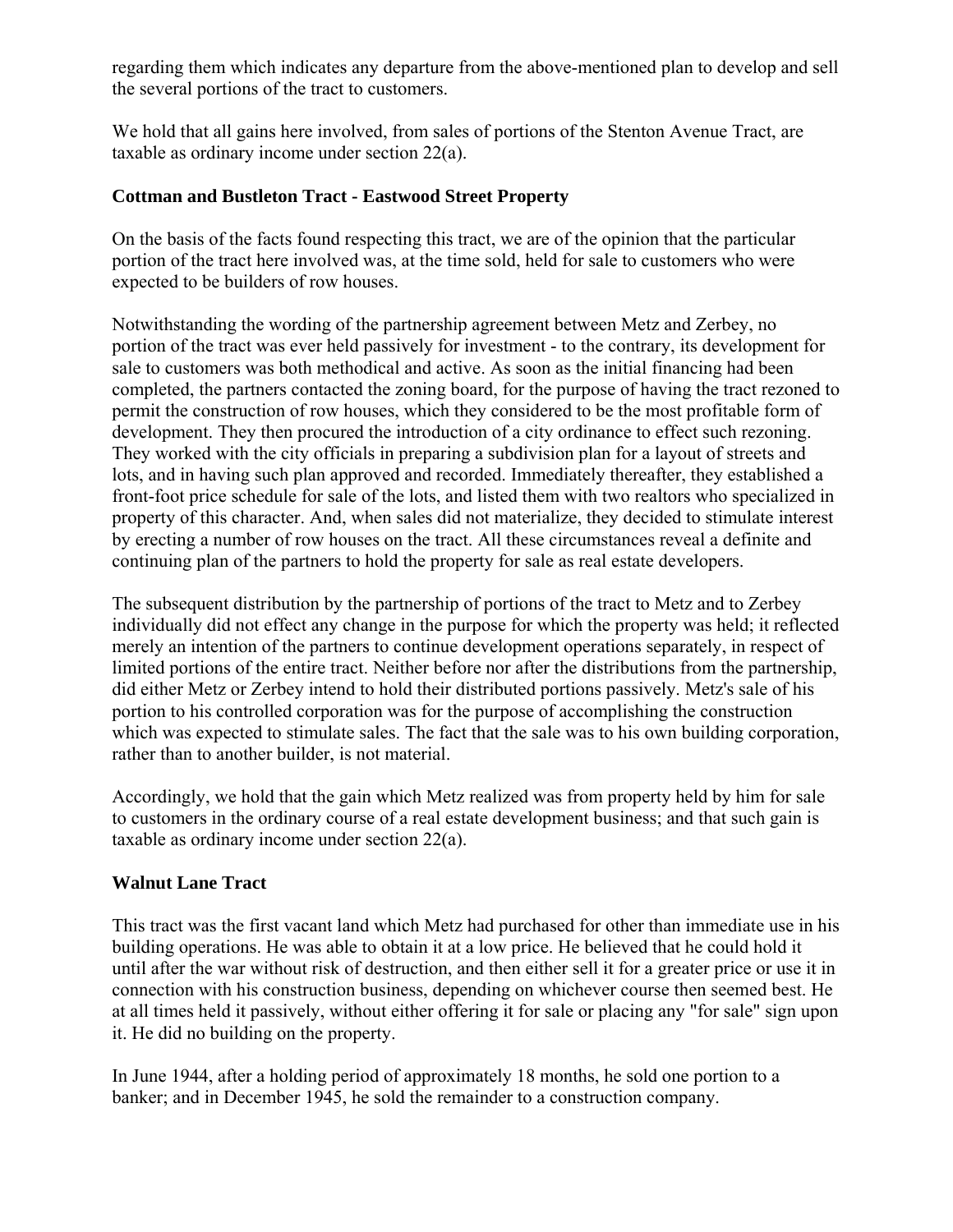In our opinion, neither the manner in which Metz held the property nor the manner in which he sold it, indicates a purpose to hold it other than as an investment. The two sales were unrelated transactions for the liquidation of such investment. They were not of sufficient frequency, continuity, or substantiality to be characterized as sales made to customers in the ordinary course of a real estate business.

We hold that the gains derived from these sales were long-term capital gains within the meaning of section 117(a).

### **Stenton Gardens, Inc. - Pleasant Place Apartment Project**

Stenton Gardens, Inc. was organized by Metz in 1942 for the purpose of constructing and operating an apartment project, in order to provide him with a source of income over an extended period. With a view to attracting and holding tenants, the apartments were built with better than average material, and with a separate heating plant in each apartment. The use of long-term blanket financing and the installation of a common gas main for the entire project indicate a plan to operate the units together, rather than to sell them to customers. Also, offers received for the purchase of various units and apartments were rejected. There appears to be no doubt that the project was built and held, at least until the beginning of 1947, as an investment and not for sale to customers.

In January 1947, the corporation decided to liquidate its investment, and since there was no ready market for the project as a whole, preparations were made to sell the units separately. This decision to liquidate was prompted by the poor earnings record, due to the low ceilings on rents and inability after vigorous effort to have these ceilings raised. Does such action indicate a departure from the original purpose to hold the property for investment? We think not. Any taxpayer may liquidate his investments, and to do so must sell. He may sell in any way that seems most advantageous to him; and gains from the sales will be entitled to capital gain treatment so long as the method of disposal does not constitute entrance into the trade or business of selling such properties. See Home Co. v. Commissioner, 212 Fed. (2d) 637, 641, affirming a Memorandum Opinion of this Court; and Curtis Co., supra.

We turn, therefore, to a consideration of the manner in which the sales of apartment units were handled.

Arrangements first were made for freeing the separate units from the long-term blanket mortgage; and for installation of separate gas meters in each unit, with easements which would permit the units to continue to use the master gas main. These steps were required because the project had been planned for operation as a whole, with the individual apartments being rented and not sold.

Letters announcing the decision to sell were sent to the tenants and also to persons who, at earlier dates, had made unaccepted offers to purchase units or apartments. Although this indicates some sales activity, the degree of such activity falls short of that which normally characterizes the entry of one into a real estate business. It was not supplemented with any advertising; and even attempts of an independent realtor to advertise were met with a reprimand and directions from the corporation that the same be discontinued. No "for sale" signs were placed on the property. No tenant was requested to vacate his apartment. And units were offered for sale only when one